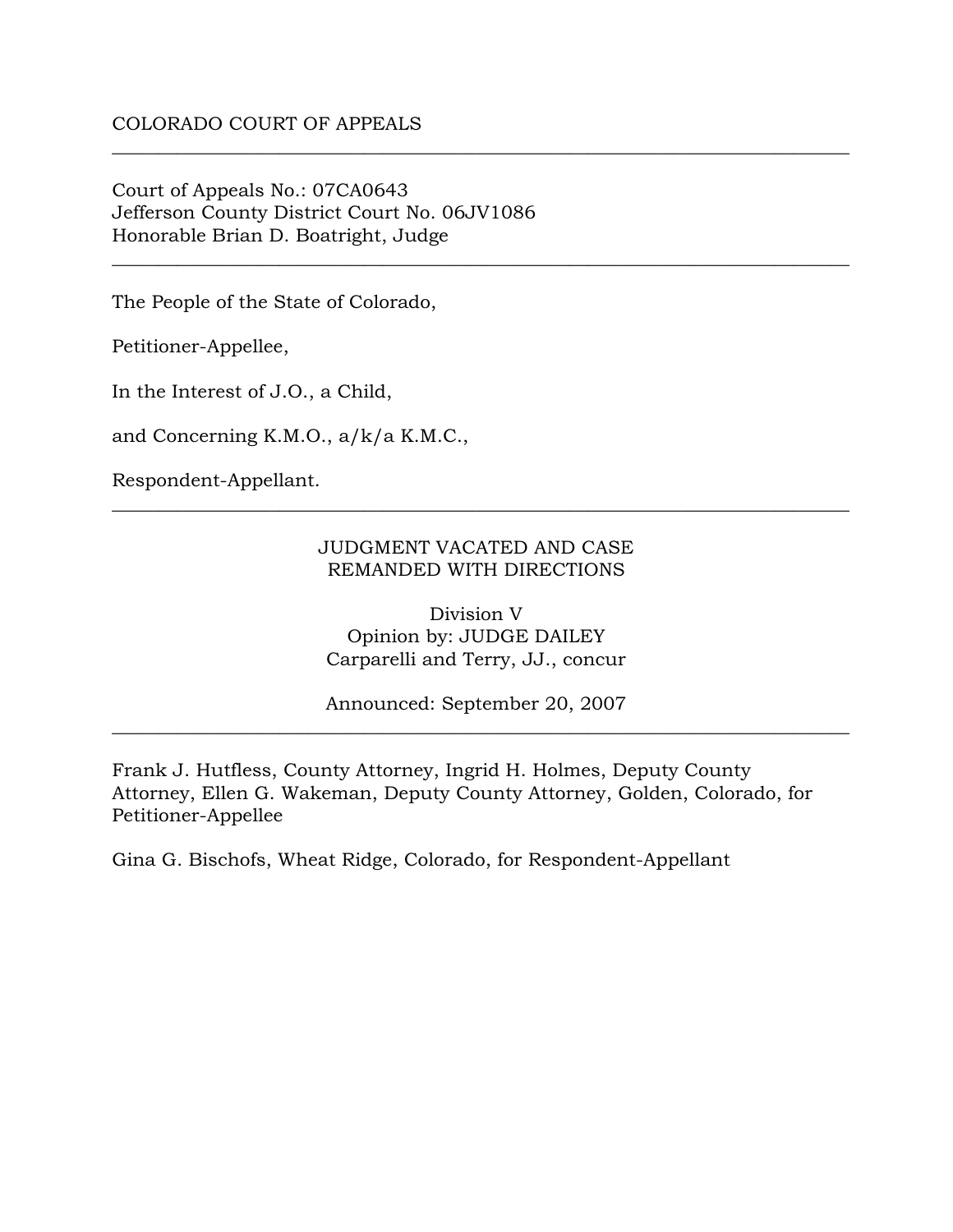K.M.O. (mother) appeals from the judgment terminating the parent-child legal relationship between her and her son, J.O. (child). She asserts that the notice requirements of the Indian Child Welfare Act of 1978 (ICWA), 25 U.S.C. §§ 1901 to 1963 (2001), were not met. We vacate the judgment and remand with directions.

 On August 4, 2006, a petition in dependency and neglect was filed asserting that the child had been left with his daycare providers (special respondents); he previously was abused by S.F.I. (father) and suffered torn neck muscles; and mother suffered from ongoing mental health problems and did not follow through with the child's care.

 At the temporary custody hearing on August 4, 2006, father claimed to be one-quarter Apache, although not registered with a tribe. The trial court advised him of the need to verify his alleged Indian heritage within two weeks so that a determination could be made whether the protections of the ICWA were available. The order stated that parents were given an assessment form to be completed and returned to the caseworker prior to the next hearing, and that the tribe(s) would be provided notice if, and when,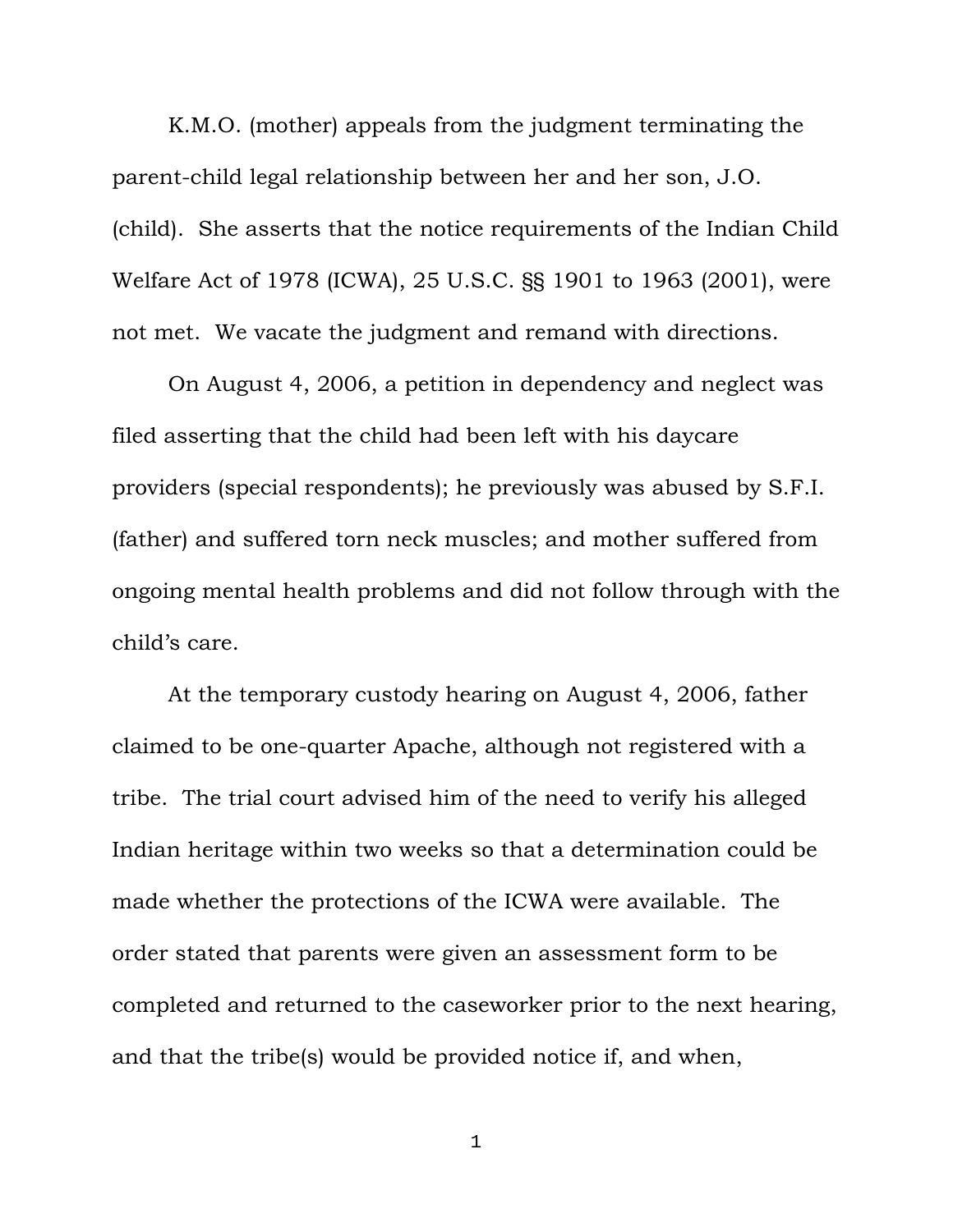sufficient information was provided.

 Father stipulated to the adjudication granting temporary protective custody of the child to the Jefferson County Division of Children, Youth and Families and placement with special respondents. Mother was afforded the right to a full evidentiary hearing, but a default adjudication ultimately was entered on August 10, 2006. In September 2006, temporary legal custody was transferred to special respondents, and the county continued to exercise protective supervision over the child.

 An ICWA notice was sent by certified mail to the Bureau of Indian Affairs (BIA) in Washington, D.C., on December 4, 2006, indicating that the parents "may be members of an Indian tribe" and that "[n]o further information has been provided," listing only the child's birthdate, and indicating the tribe's right to intervene. The record does not confirm that the petition was attached to the notice.

 Two days later, the motion to terminate was filed. It recited that, although the parents had indicated that the child might be a member of an Indian tribe or eligible for enrollment, the child did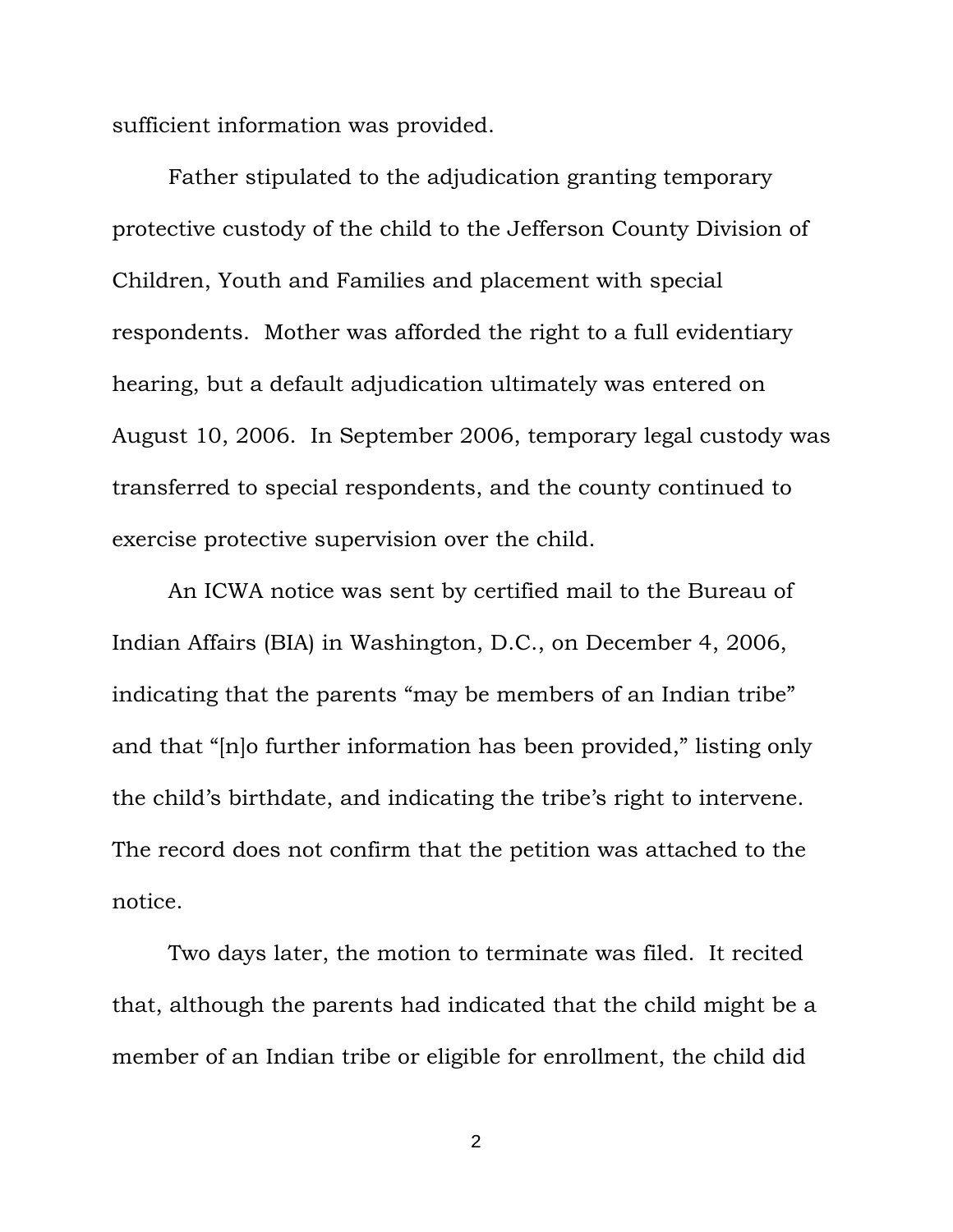not meet the definition of an Indian child because the parents did not return the assessment form or provide additional information regarding his Indian status, and "[t]he court's determination that the [ICWA] is inapplicable has not been contradicted."

 The record contains a return receipt, showing that the BIA received the notice by certified mail on January 30, 2007. The trial court register of actions also shows that a letter, which is not contained in the record, was thereafter received from the BIA indicating that "in[]sufficient information has been provided to identify the minor[']s tribal affiliation or to determine eligibility for enrollment with a federally recognized<sup>[]</sup> tribe."

 Notice of the March 9, 2007, termination hearing was sent to the BIA by regular mail on March 2, 2007.

 Mother did not attend the termination hearing, but her counsel, who had previously been allowed to withdraw, notified the court that mother knew of the hearing date. Father appeared and, after extensive questioning to confirm that he understood his rights, confessed the motion to terminate. The People represented to the court that because notice of the hearing was sent to the BIA, the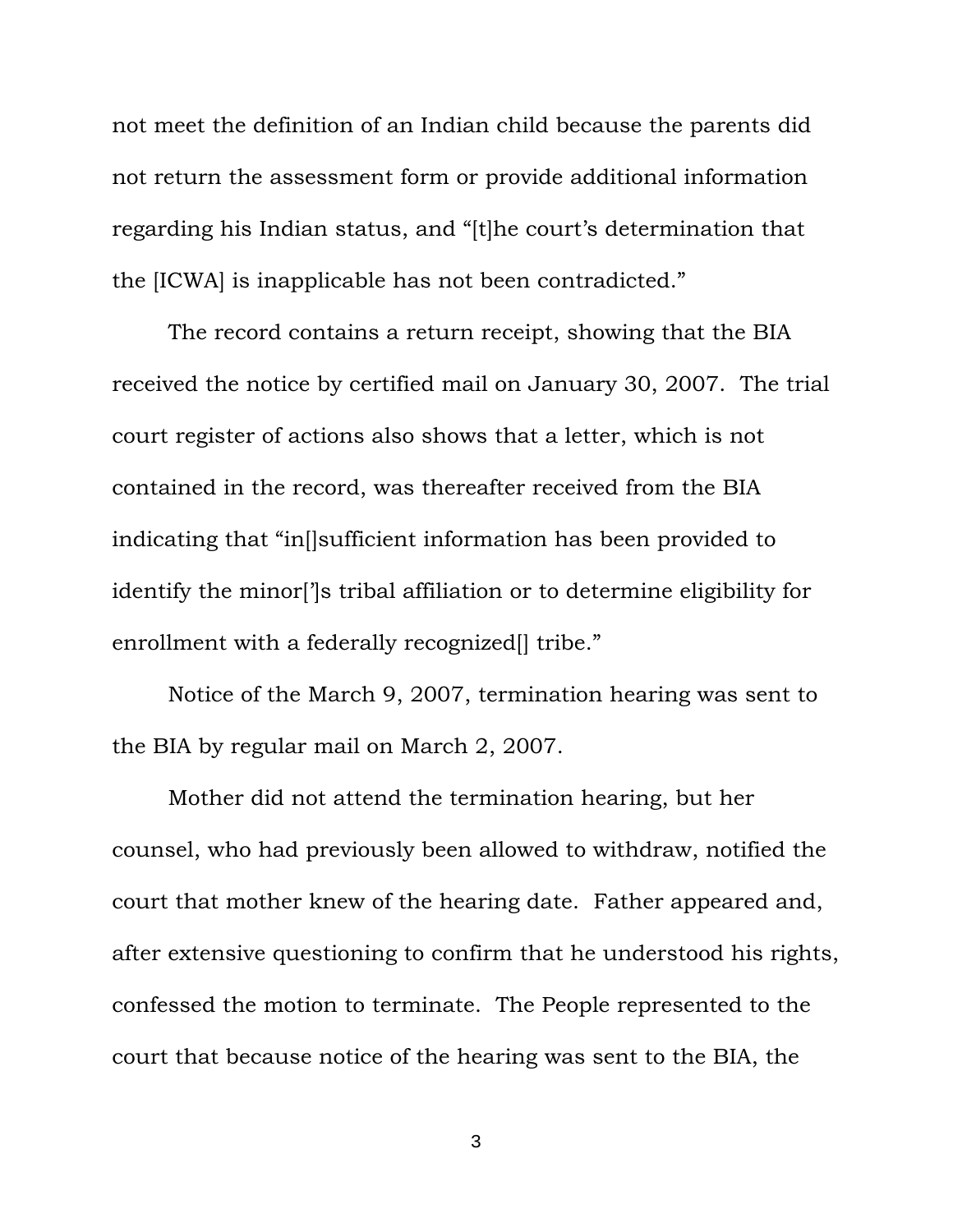tribe did not respond, and father was not a registered member of a tribe, the court could determine that the ICWA did not apply.

 In the termination order, the trial court found that father indicated he had some Native American heritage, a notice was sent to the BIA, but the agency did not respond, and father provided no information regarding his membership in a tribe or about any of his relatives who might be enrolled in a tribe. The court therefore concluded that the child was not an Indian child subject to the ICWA.

 On appeal, mother argues that (1) the notice provided to the BIA was tardy because it was not sent until several months after the petition was filed; (2) the notice was deficient, and tantamount to no notice at all, because it did not specifically mention the Apache tribe and incorrectly stated that "no further information has been provided," even though father had asserted he was onequarter Apache; and (3) identification of the relevant tribe was almost impossible, especially if the parents were not enrolled or registered, because the notice did not contain the requisite identifying information. She also argues that the statutory duty of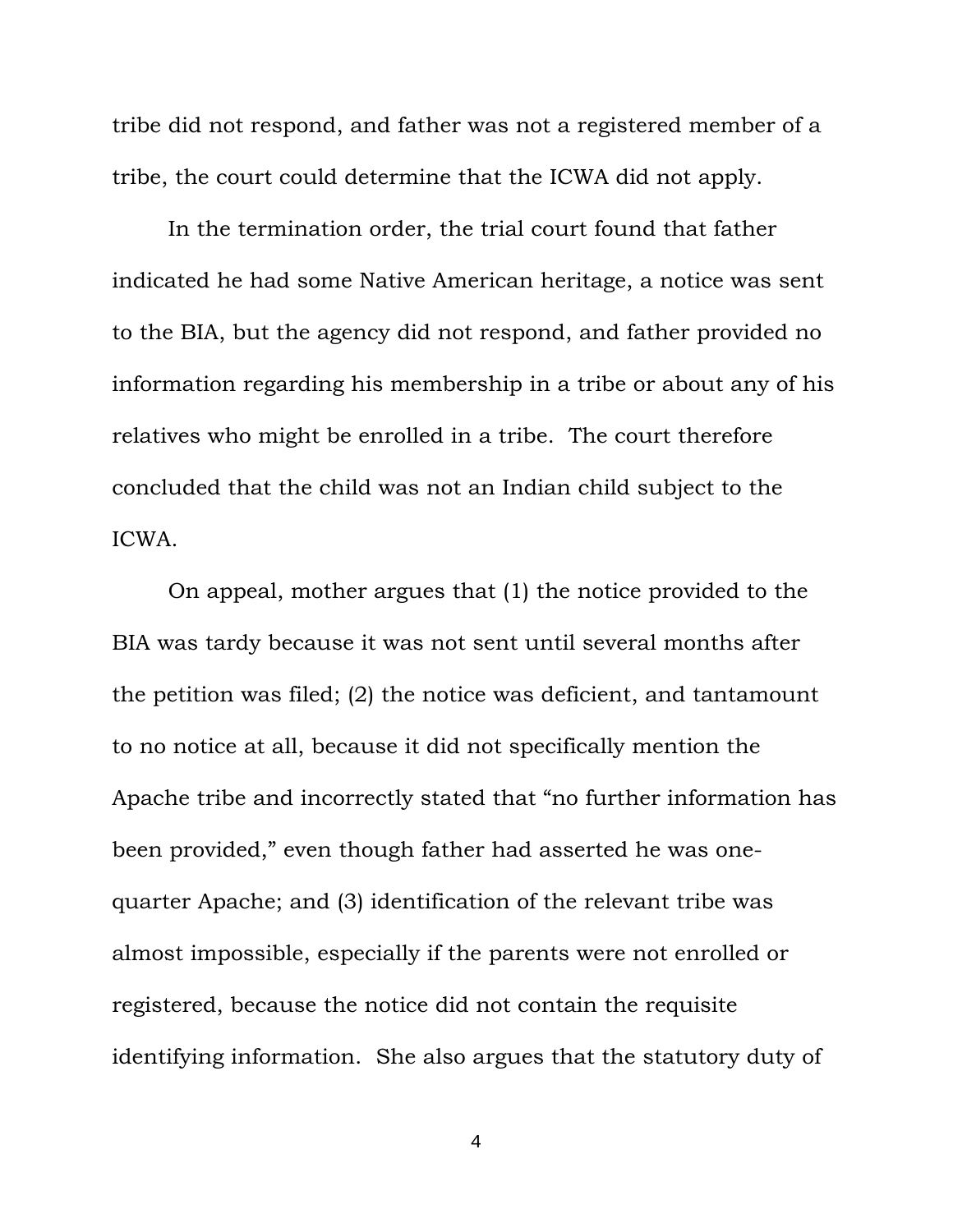further inquiry was not fulfilled.

## I. Standing

 Initially, we reject the People's argument that mother lacks standing to challenge compliance with the notice requirements of the ICWA because she failed to comply with the treatment plan and, having failed to assert error in her treatment plan, is not an aggrieved party.

 Under the ICWA, as relevant here, "parent" means "any biological parent . . . of an Indian child." 25 U.S.C. § 1903(9) (2001). Furthermore, under 25 U.S.C. § 1914 (2001), "any parent or Indian custodian from whose custody such child was removed . . . may petition any court of competent jurisdiction to invalidate such action upon a showing that such action violated any provision of sections 1911, 1912, and 1913 of [the ICWA]."

 Notice is a key component of the congressional goal to protect and preserve Native American families. *In re Welfare of M.S.S.*, 86 Wash. App. 127, 134, 936 P.2d 36, 40 (1997). Thus, a non-Indian biological parent has standing to argue that the notice requirements of the ICWA have not been complied with. *See In Interest of H.D.*, 11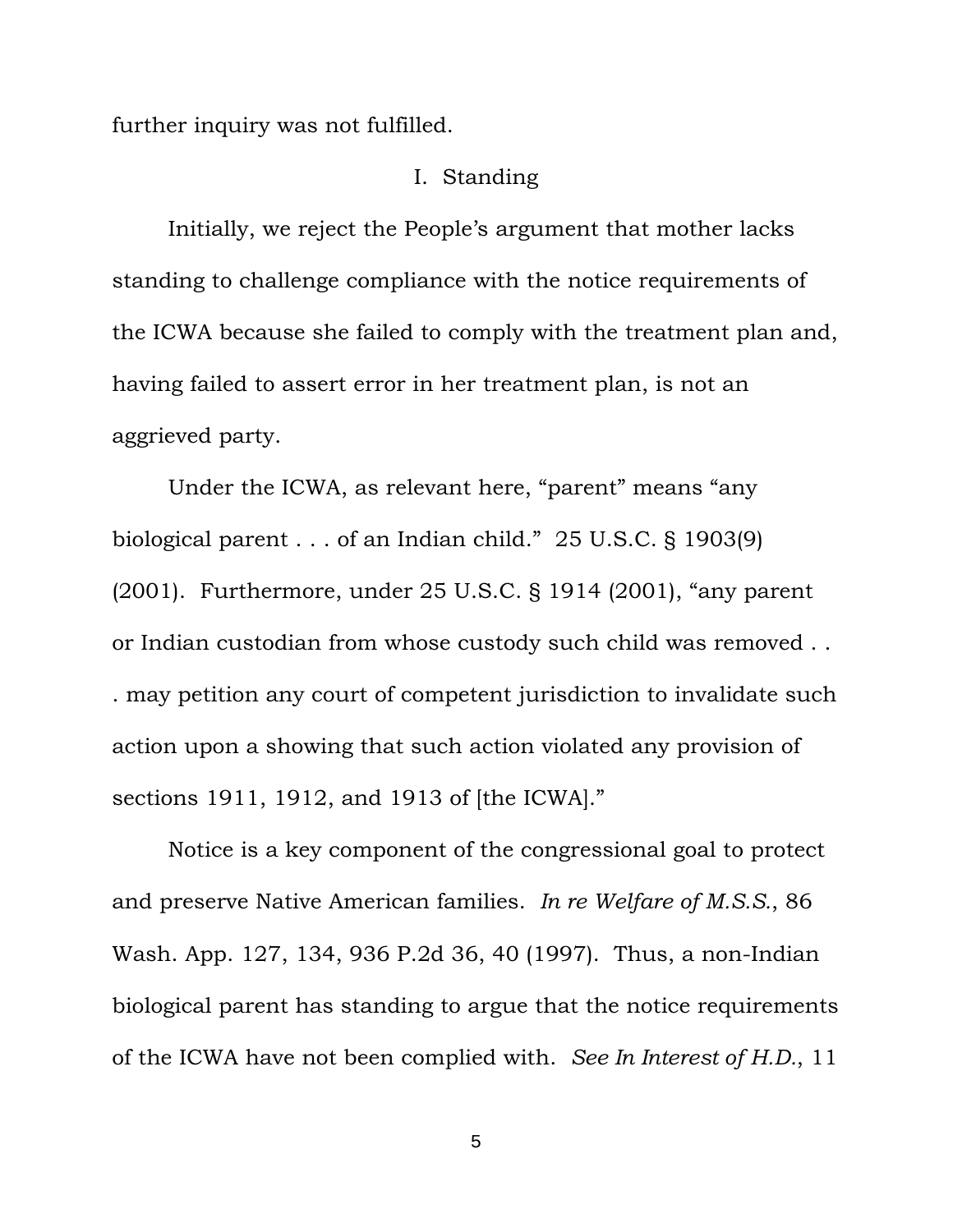Kan. App. 2d 531, 532, 729 P.2d 1234, 1236 (1986); *In re Welfare of M.S.S.*, 86 Wash. App. at 133, 936 P.2d at 39.

 Here, there is no question that mother is the child's biological parent. Thus, mother has standing under § 1914 to petition to invalidate the order terminating the parent-child legal relationship with her son, notwithstanding the fact that the child was not in her physical care. *See Morrow v. Winslow*, 94 F.3d 1386, 1394 (10th Cir. 1996); *In re Adoption of Child of Indian Heritage*, 111 N.J. 155, 181, 543 A.2d 925, 937-38 (1988) ("custody" in § 1914 refers to a parent's legal, rather than physical, relationship with a child); *see also D.J. v. P.C.*, 36 P.3d 663, 670 (Alaska 2001) ("continued custody" under 25 U.S.C. § 1912(f) (2001) refers to legal custody as well as physical custody).

 Indian tribes have a separate interest in Indian children, distinct from, but equivalent to, parental interests. *Miss. Band of Choctaw Indians v. Holyfield*, 490 U.S. 30, 52, 190 S.Ct. 1597, 1610, 104 L.Ed.2d 29 (1989); *B.H. v. People in Interest of X.H.*, 138 P.3d 299, 301 (Colo. 2006). Tribal membership is not defined by the ICWA, and each tribe has the authority to determine its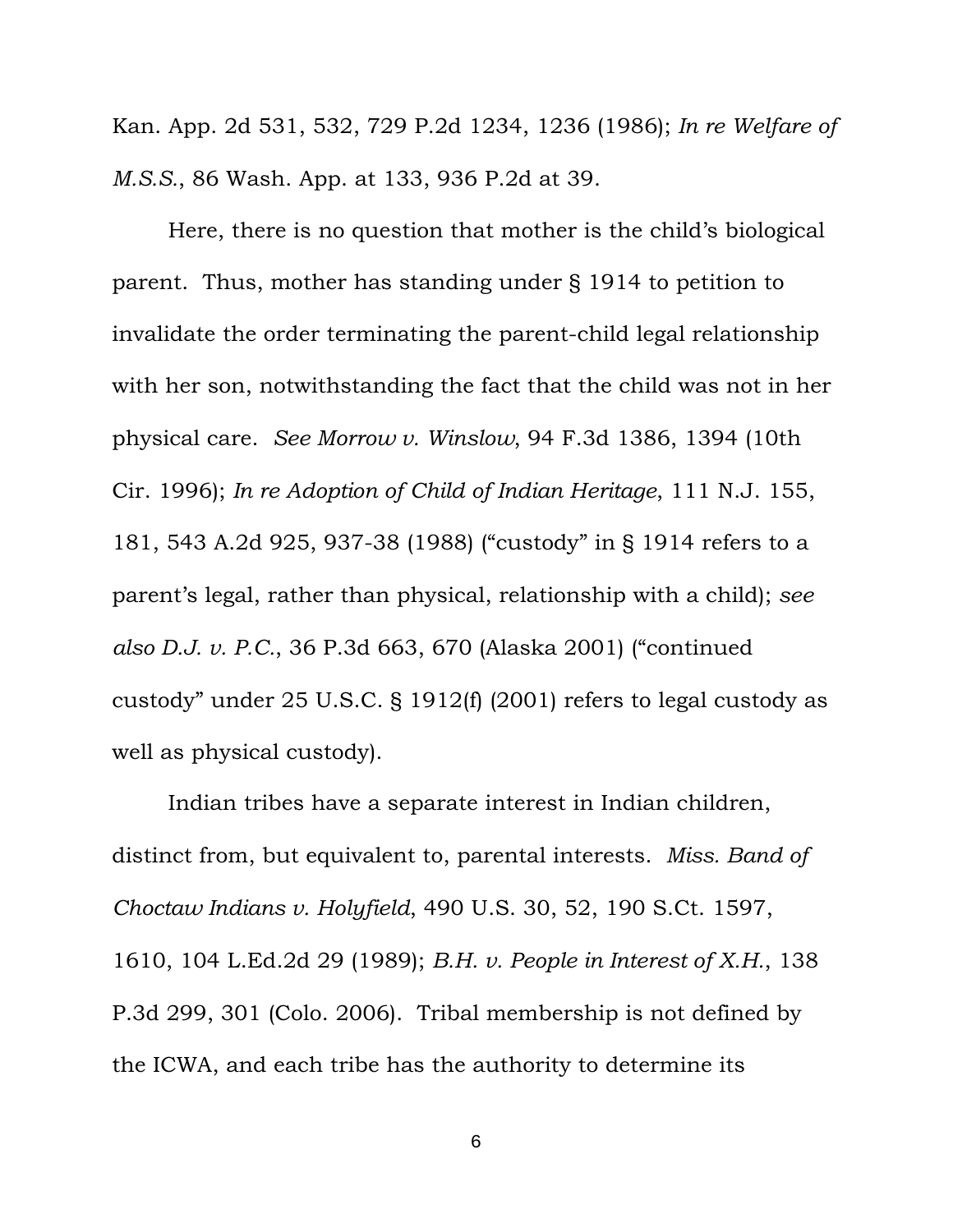membership criteria and to decide who meets such criteria. *People in Interest of J.A.S.*, 160 P.3d 257, 260 (Colo. App. 2007).

 Thus, the notice requirements of the ICWA serve the interests of the Indian tribes and, therefore, cannot be waived by a parent and may be raised for the first time on appeal. *In re Justin S.*, 150 Cal. App. 4th 1426, 1435, 59 Cal. Rptr. 3d 376, 383 (2007).

## II. Notice Under the ICWA

 The ICWA establishes minimum federal standards for the removal of "Indian children" from their families and the placement of such children in foster or adoptive homes that reflect the unique values of Indian culture. 25 U.S.C. § 1902 (2001); *B.H. v. People in Interest of X.H.*, 138 P.3d at 302; *People in Interest of A.E.V.*, 782 P.2d 858, 859-60 (Colo. App. 1989).

 An "Indian child" is defined as "any unmarried person who is under age eighteen and is either (a) a member of an Indian tribe or (b) is eligible for membership in an Indian tribe and is the biological child of a member of an Indian tribe." 25 U.S.C. § 1903(4) (2001); *see People in Interest of P.A.M.*, 961 P.2d 588, 589 (Colo. App. 1998); see also § 19-1-103(65.7), C.R.S. 2006 (defining "Indian tribe").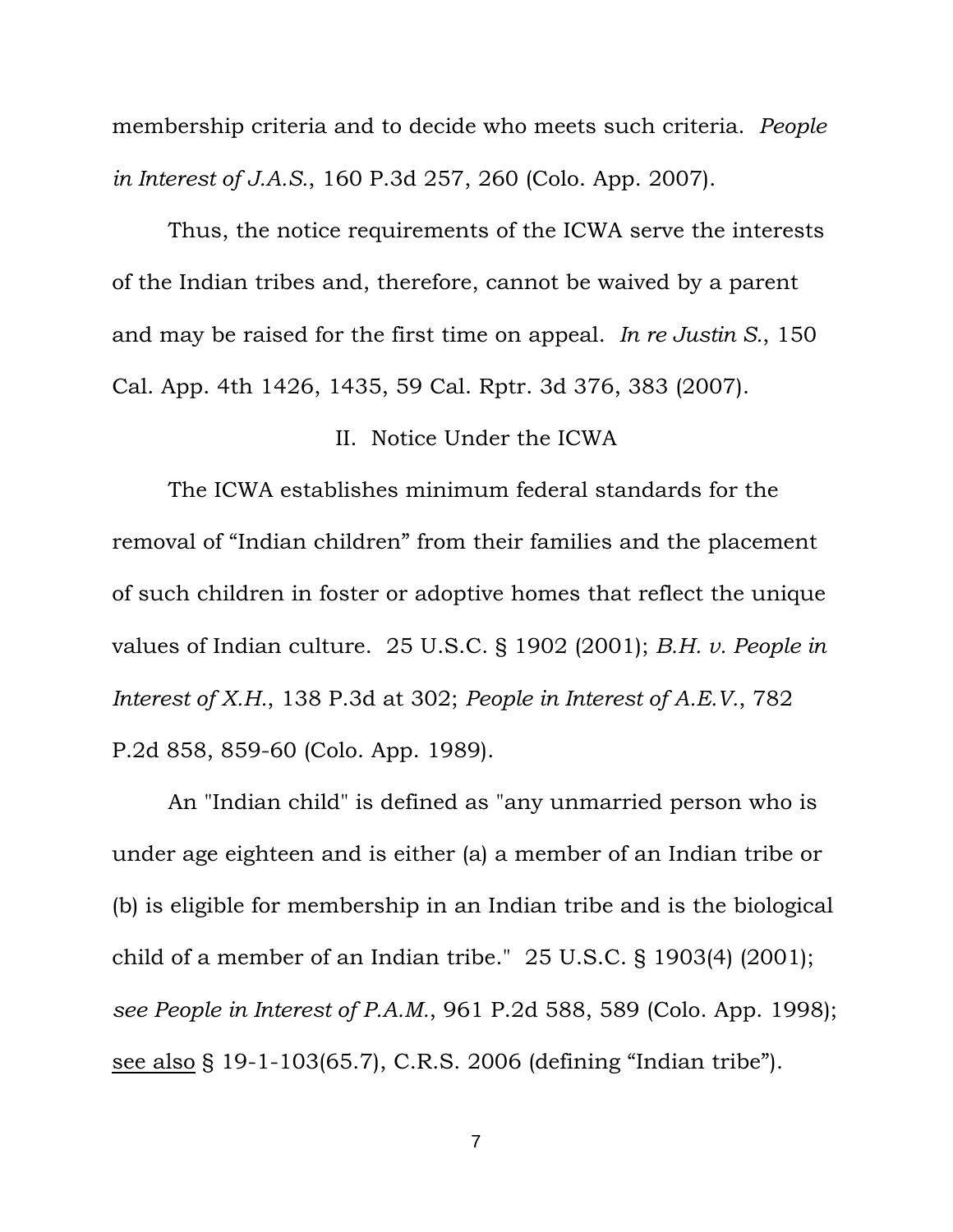Sufficiently reliable information of any criteria upon which membership might be based is adequate to trigger the notice provisions of the ICWA. These criteria may include such considerations as enrollment, blood quantum, lineage, or residence on a reservation. *B.H. v. People in Interest of X.H.*, 138 P.3d at 304.

 Under 25 U.S.C. § 1912(a) (2001) and § 19-1-126(1)(a)-(b), C.R.S. 2006, if the state knows, or has reason to know or believe, that an Indian child is involved, it must provide notice to the Indian child's tribe by registered mail, with return receipt requested, of the pending proceedings and of the tribe's right to intervene. If the identity or location of the tribe cannot be determined, such notice shall be given to the BIA. *B.H. v. People in Interest of X.H.*, 138 P.3d at 302. Notice must be received at least ten days before the hearing in involuntary proceedings in which a party seeks to place a child in foster care or to terminate parental rights. 25 U.S.C. § 1912(a); *People in Interest of S.R.M.*, 153 P.3d 438, 442 (Colo. App. 2006).

 Because the Indian tribes have a separate interest in Indian children, distinct from but equivalent to parental interests, they must have a meaningful opportunity to participate in determining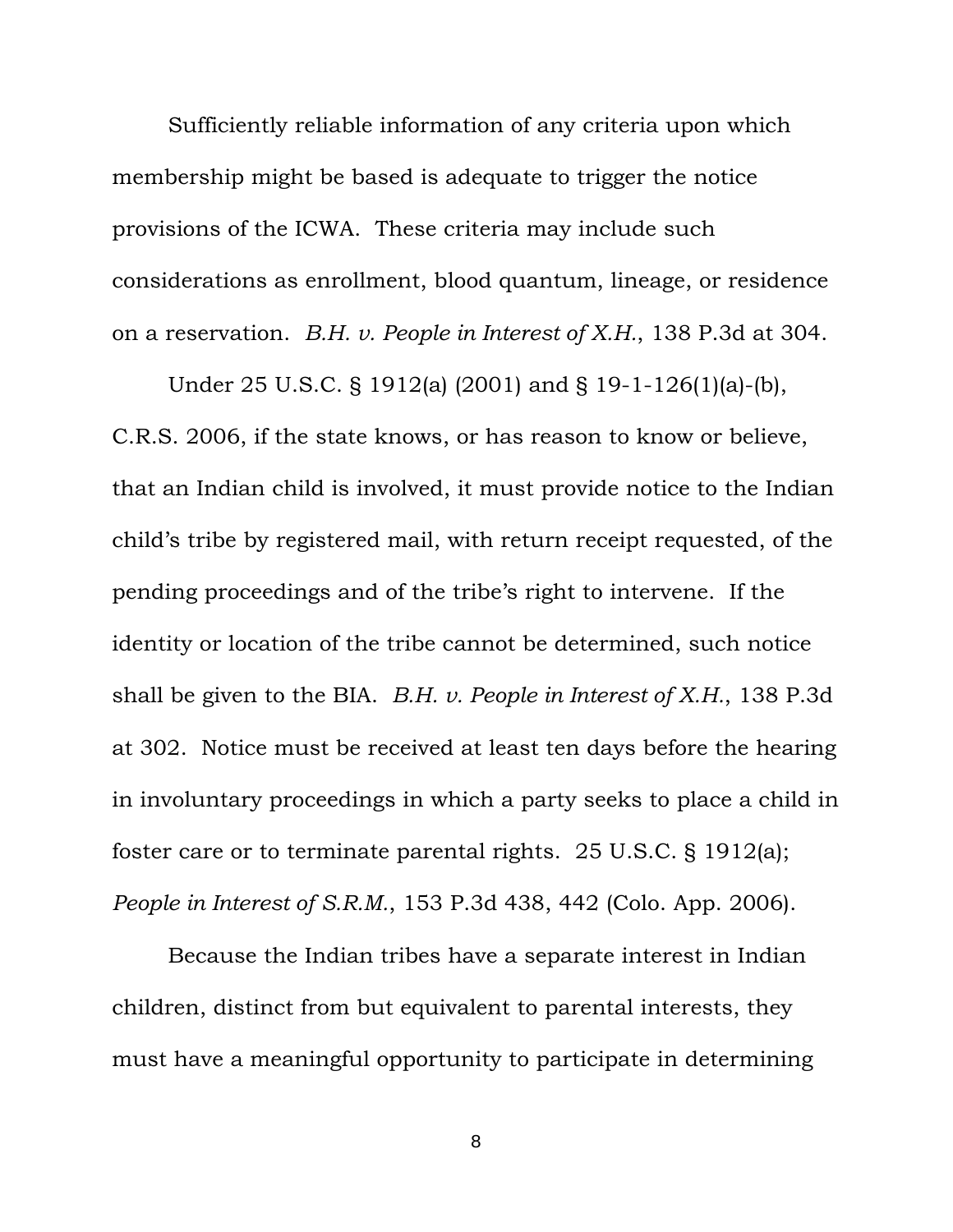whether the child is Indian and to be heard on the issue of ICWA applicability. *B.H. v. People in Interest of X.H.*, 138 P.3d at 303-04. The Guidelines for State Court: Indian Child Custody Proceedings, 44 Fed. Reg. 67,584, 67,586 (B.1 Commentary), indicate that "the best source of information on whether a particular child is Indian is the tribe itself" and "tribal verification is preferred." Though not binding, the Guidelines are considered persuasive. *B.H. v. People in Interest of X.H.*, 138 P.3d at 302 n.2; *People in Interest of K.D.*, 155 P.3d 634, 638 (Colo. App. 2007).

 Notice under the ICWA must also contain enough information to be meaningful. Because the primary purpose of giving notice to the tribe is to enable it to determine whether the child is an Indian child, notice is meaningless if insufficient information is presented to the tribe. *People in Interest of S.R.M.*, 153 P.3d at 441. The notice sent by certified mail must include the Indian child's name, birthdate, and birthplace; the tribal affiliation; a statement of the tribe's right to intervene; all known names, birthdates, places of birth and death, current and former addresses, and other identifying information of lineal relatives; and a copy of the petition.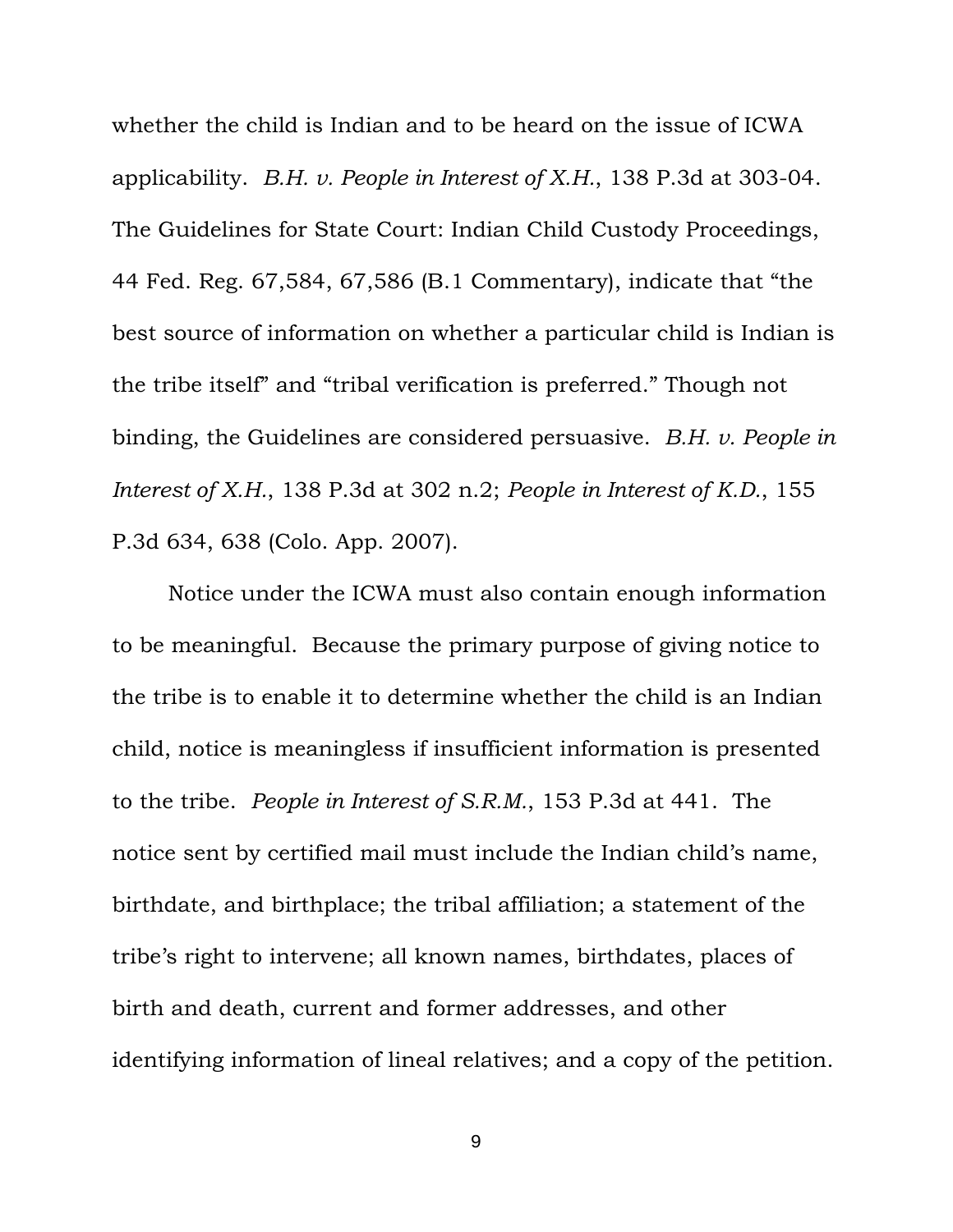25 C.F.R. § 23.11(d)(1) (2007); *People in Interest of S.R.M.*, 153 P.3d at 441.

 Because protection of the tribal interest is at the core of the ICWA, otherwise sufficiently reliable information cannot be overcome by the statements, actions, or waiver of a parent, or disregarded as untimely. *B.H. v. People in Interest of X.H.*, 138 P.3d at 304.

 Section 19-1-126(1)(a) requires continuing inquiries to determine whether the child is an Indian child. *People in Interest of S.R.M.*, 153 P.3d at 442.

## III. Application

 Here, father's advisement to the court that he was one-quarter Apache and belief that he was entitled to enroll in an Apache tribe was sufficiently reliable to require further inquiry regarding father's tribal heritage and notice to Apache tribal authorities regarding the disposition and termination hearing. See 72 Fed. Reg. 13,648 (Mar. 22, 2007) (listing two Apache tribes in Oklahoma, two in New Mexico, and four in Arizona). Notice to the BIA was required only if the tribe or its location could not be identified. *See B.H. v. People in*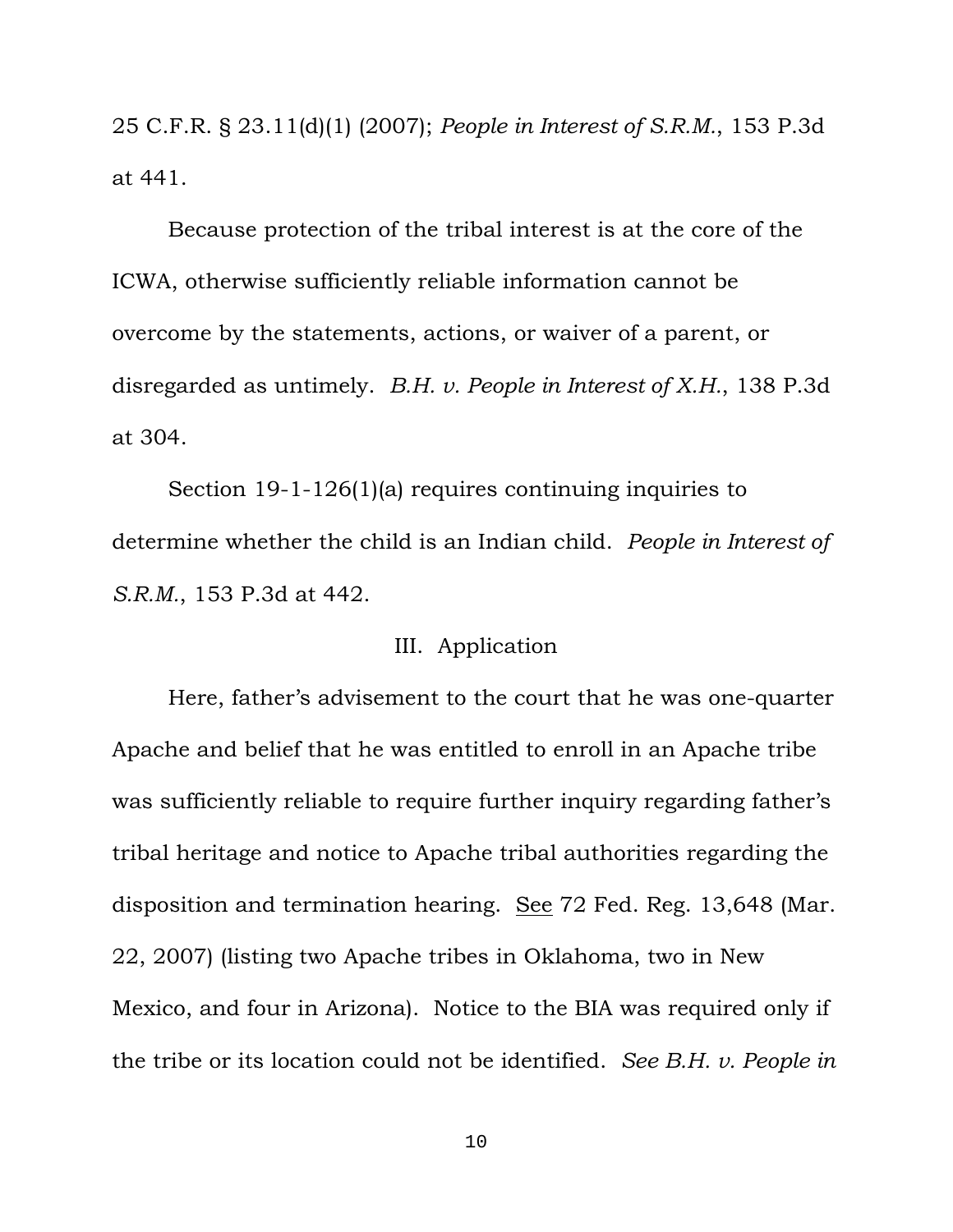*Interest of X.H.*, 138 P.3d at 303-04; *In re Karla C.*, 113 Cal. App. 4th 166, 175 n.5, 6 Cal. Rptr. 3d 205, 209 (2003) (because identity of the tribe was known, notice to the BIA was not required). The Guidelines required that notice of these Colorado proceedings be sent to the BIA office in Albuquerque, New Mexico, not the BIA office in Washington, D.C. 25 C.F.R. § 23.11(c)(6) (2007).

 Father's failure timely to return the assessment form did not eliminate the duty of notice and further inquiry under § 19-1- 126(1)(a). *See B.H. v. People in Interest of X.H.*, 138 P.3d at 302; *People in Interest of S.R.M.*, 153 P.3d at 442.

 The record contains a certificate of compliance, stating that notice of the termination hearing, together with the motion**,** was sent to the BIA. However, in addition to the fact that notice should have been sent to the tribes, delivery was made only by regular mail, the motion to terminate was not attached, the notice did not acknowledge father's specific identification of the Apache tribe, and it did not contain an advisement of the tribe's right to intervene. *See People in Interest of S.R.M.*, 153 P.3d at 442-43.

Contrary to the trial court's findings that the BIA did not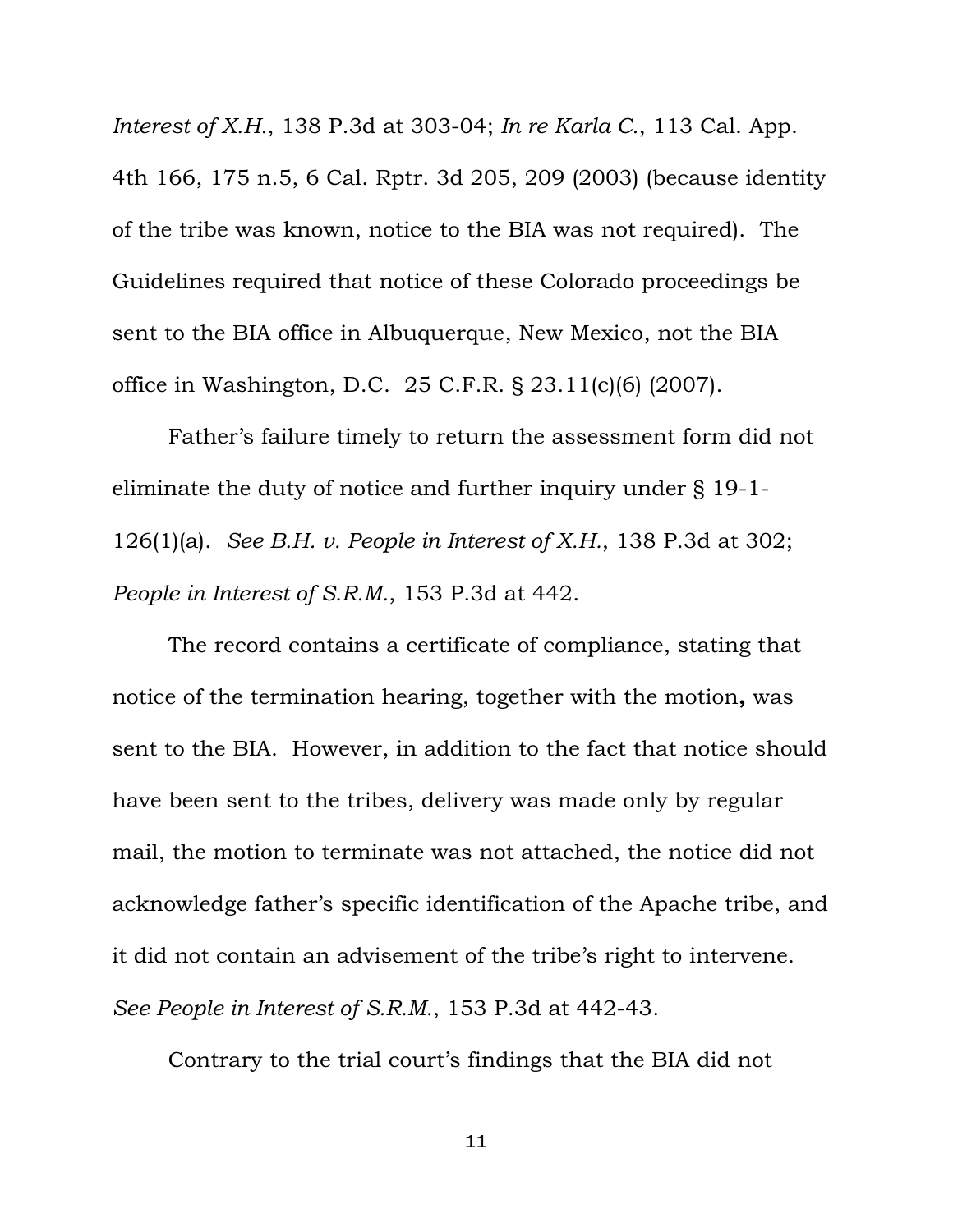respond, the trial court register of actions shows that the BIA filed a letter on February 12, 2007, indicating that insufficient information had been provided to identify the child's tribal affiliation or to determine eligibility for enrollment with a federally recognized tribe.

 Thus, we agree with mother that the notice provided in this case did not sufficiently comply with the ICWA.

 The People correctly point out that it is the parents' burden to show that the ICWA applies. *See People in Interest of A.G.-G.*, 899 P.2d 319, 322 (Colo. App. 1995); *see also People in Interest of P.A.M.*, 961 P.2d at 589. However, that burden does not excuse the People from complying with the mandatory notice requirements of the ICWA.

IV. Additional Findings Necessary If the ICWA Applies

 Mother correctly asserts that if the ICWA applies, the trial court must find beyond a reasonable doubt that continued custody of the child by the parent or Indian custodian is likely to result in serious emotional or physical damage to the child. *See People in Interest of A.N.W.*, 976 P.2d 365, 370 (Colo. App. 1999); *see also People in Interest of R.L.*, 961 P.2d 606, 608 (Colo. App. 1998).